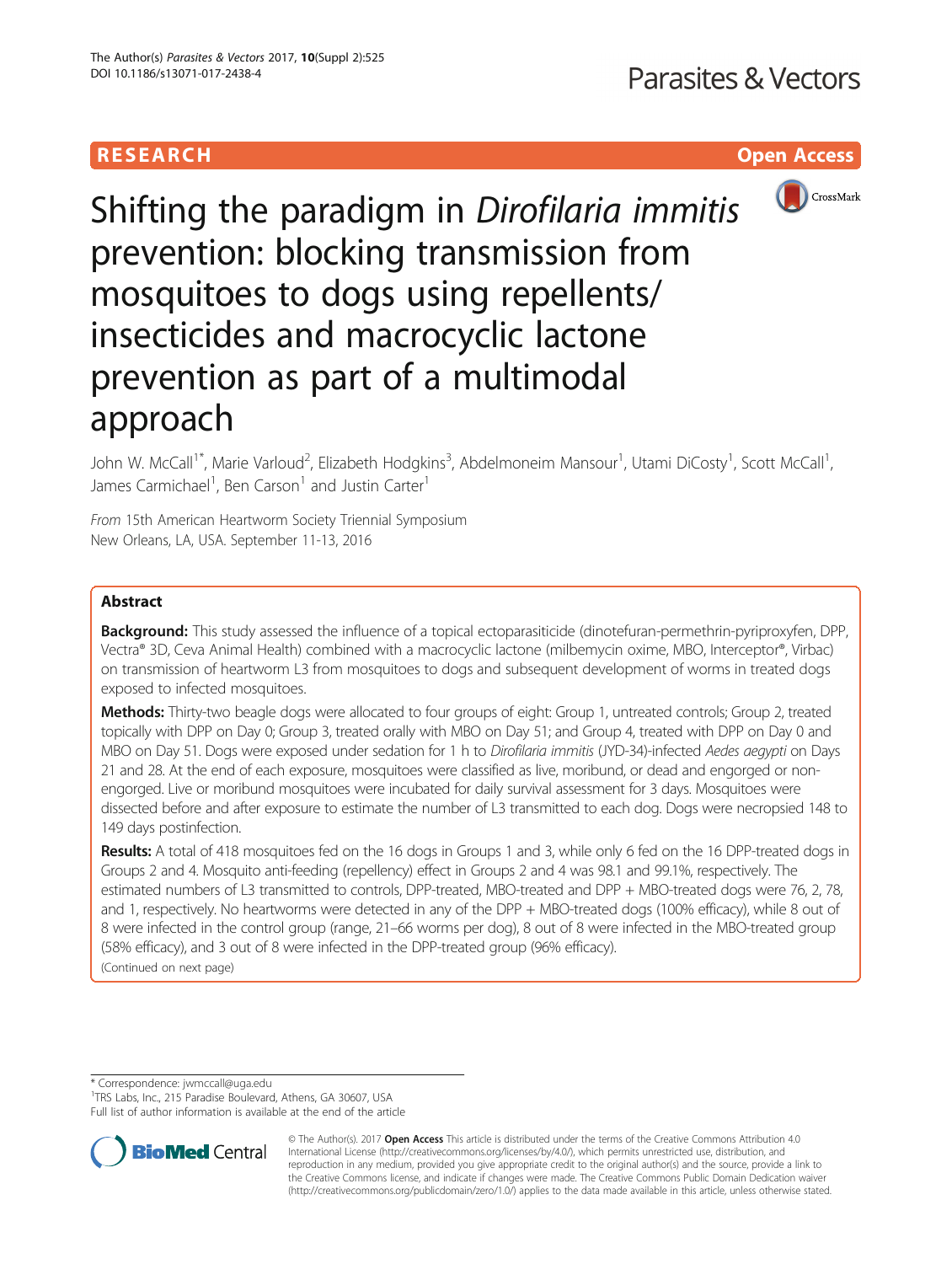### (Continued from previous page)

Conclusions: DPP repelled and killed most mosquitoes that were capable of transmitting heartworm L3 to dogs. The "Double Defense" protocol of DPP + MBO had better efficacy for protecting dogs against heartworm transmission and infection than MBO alone. This added DPP benefit is more pronounced when macrocyclic lactone-resistant strains of heartworms are involved or lack of compliance in macrocyclic lactone administration is known or suspected.

Keywords: Prevention strategy, Dirofilaria immitis, Infection, Lethal repellency, Vector, Mosquitoes

## Background

Heartworm (Dirofilaria immitis) is generally considered the most important vector-borne disease of dogs in the United States and many other parts of the world [\[1](#page-9-0), [2](#page-9-0)]. Cats, ferrets, wild canids and felids, numerous other animals and even humans are also susceptible to infection; and some of these animals add substantially to the pool of microfilaremic reservoirs of infection [[2](#page-9-0), [3](#page-9-0)] in warm, humid regions throughout the world. The disease can be life-threatening to our infected pets, and these animals face risky and expensive treatment to clear the infection or manage multi-organ pathology in infected animals. The disease can be prevented, and it is far better to prevent infection than to treat the animal that is infected with adult heartworms and microfilariae.

Macrocyclic lactone (ML) preventive drugs have been widely used for the past three decades [\[2\]](#page-9-0). These preventive drugs are safe, highly effective, easy to administer and relatively inexpensive, particularly when compared with treatment. Even with these excellent products readily available, however, the prevalence of heartworm disease has not declined; and one report suggests that the number of positive cases compared with the total number of dogs tested in the United States increased by 15.3% from 2013 to 2016 ([www.capcvet.org](http://www.capcvet.org); accessed April 26, 2017).This is generally attributed to owner and clinic lack of compliance, as less than 40% of dogs leave veterinary hospitals with preventive medication, and inconsistent dosing by owners further adds to prevention failures [\[4](#page-9-0)].

It is now well-documented that resistance to all ML has occurred, particularly in the Mississippi Delta area of the United States; however, the extent and degree of spreading of resistant populations of worms is still not known [\[5](#page-10-0), [6\]](#page-10-0). In Australia, recent evidence indicates a suspicion of heartworm resistance [\[7](#page-10-0)]. Once a resistant gene(s) is established in a population of heartworms, ML drug pressure further selects for resistant worms, ML will become less effective over time; and mosquitoes, if not repelled or killed, will spread these resistant worms to animals in other geographical areas.

Apparently many species of mosquitoes can serve as vectors of the heartworm parasite, and at least one species of vector mosquitoes in any suitable climate can live in even a small amount of water, either polluted or clean. More than 70 different species of mosquitoes have been shown to allow development of microfilariae to infective third-stage larvae (L3) in the laboratory [\[3](#page-9-0)], and the limited number of field studies to date have detected more than 20 different species of mosquitoes with L3 [[8](#page-10-0)–[10\]](#page-10-0). The high susceptibility of numerous animals, especially dogs and wild canids, along with the ubiquitous presence of susceptible mosquitoes and inadequate heartworm preventive measures and vector control, ensures a high prevalence of heartworm disease in pets in most warm, humid climates of the world.

Arthropod-targeted disease preventive strategies in a multimodal approach to controlling several vector-borne human diseases have been used with much success for several decades. For example, the use of permethrinimpregnated bed nets and clothing, repellents and various vector control measures has been invaluable in blocking the transmission of malaria, lymphatic filariasis, onchocerciasis and some viral diseases, as well as preventing vector biting (Robert Wirtz, personal oral communication, March 2016). For the past three decades, veterinarians have used with much success the unimodal approach of killing heartworm larvae by monthly, semiannual or annual (Australia) administration of ML preventives after the animal has become infected, but mosquito control has received little attention. The American Heartworm Society canine guidelines [\[1\]](#page-9-0) recommend "…environmental control measures, including treatment of standing water sources with insect growth regulators (IGR) combined with mosquito adulticidal measures (sprays,  $CO<sub>2</sub>$  traps, etc). In addition to mosquito control, keeping pets inside during peak mosquito hours and/or the use of mosquito repellents on pets may also reduce the risk of infection." Despite this recommendation, the veterinary profession has never focused on vector control as an integral part of a multimodal approach to blocking heartworm transmission. This is probably due mainly to the dearth of research data on the subject.

Several studies have reported varying levels of success with the use of topically applied products for repelling and/or killing several different species of mosquitoes [[11](#page-10-0)–[13](#page-10-0)]. One study assessed the infection of dogs and cats by West Nile virus– infected mosquitoes [[14\]](#page-10-0), but only one of these studies included mosquitoes or animals infected with D. immitis [[15](#page-10-0)]. Encouraged by the high level of effectiveness of one of these products (Vectra® 3D, dinotefuran-permethrin-pyriproxyfen, DPP;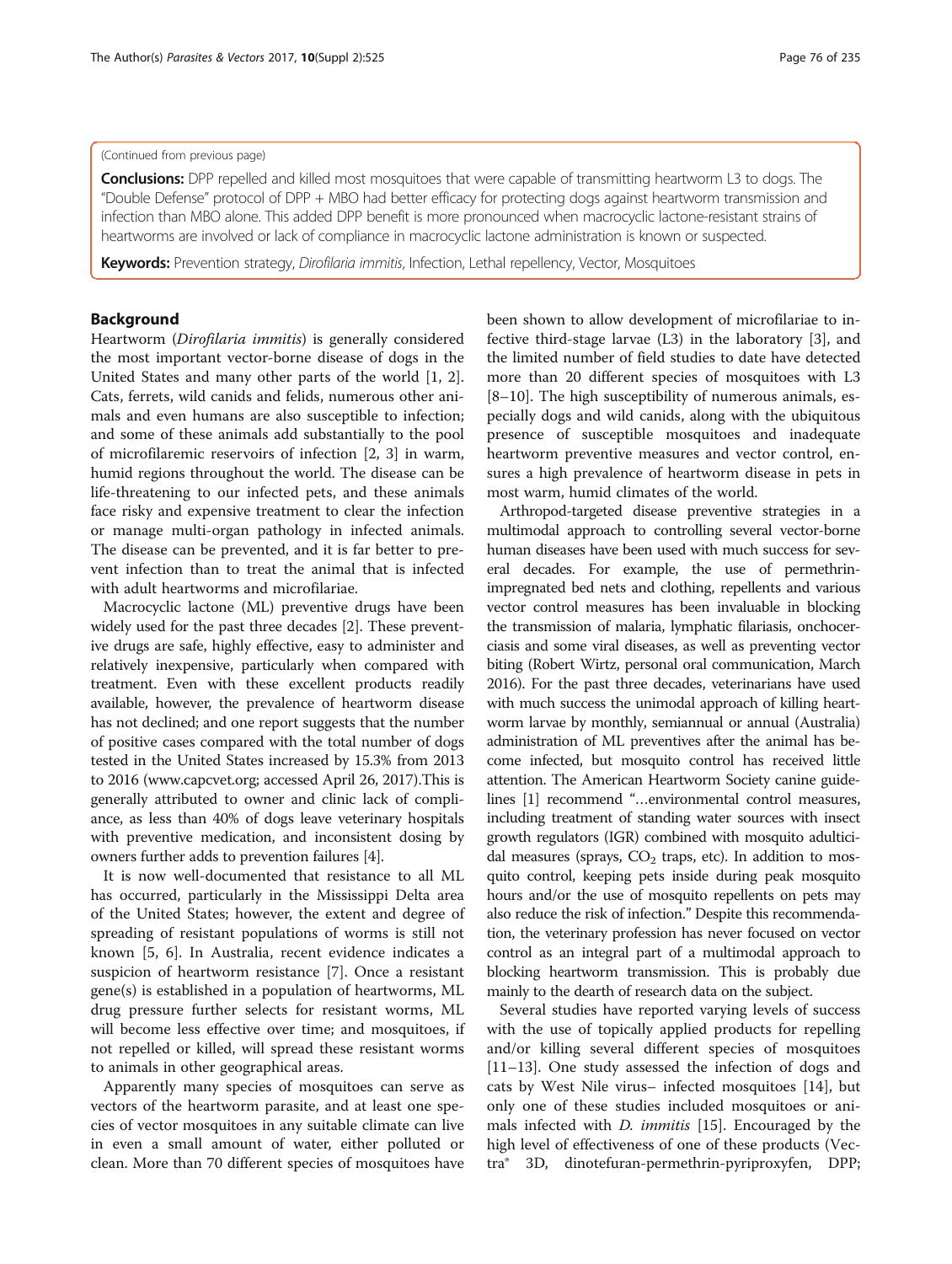Ceva Animal Health) against Aedes aegypti [[16](#page-10-0)] and Culex pipiens [\[17](#page-10-0)], we investigated the role of DPP in blocking heartworm parasite transmission in dogs in two studies. The first of these two studies was an exploratory study with microfilaremic dogs [[18](#page-10-0)]. In that study we confirmed that DPP was more than 95% effective in repelling (anti-feeding) and killing mosquitoes for 1 month. In the same study, we demonstrated that DPP was completely effective in killing the few mosquitoes that fed on the treated dogs before they lived long enough for the microfilariae to develop to L3 and, consequently, was completely effective in blocking the transmission of L3 to other animals [[18\]](#page-10-0).

The results of the second study are reported herein. The primary objective of this study was to evaluate the effectiveness of milbemycin oxime (MBO) when combined with DPP against experimental infection of dogs exposed to D. immitis–infected mosquitoes.

### **Methods**

This clinical efficacy study was GCP, negativecontrolled, single-site and blinded. The products were administered to animals by individuals who were not involved in performing the posttreatment assessments and observations. All personnel making observations, performing tests and procedures, and collecting data were blinded in regard to which were treated and control animals. Groups were colorcoded for identification by laboratory personnel throughout the study.

### Study design and schedule

The 32 dogs were ranked by descending body weight (BW) within gender and randomly allocated to four groups of eight dogs each, with equal numbers of male and female dogs in each group. After randomization to treatment blocks, the dogs were further randomly allocated to one of two replicates (A and B), each consisting of 16 dogs in 4 subgroups of 4 dogs each, with equal numbers of male and female dogs (Table 1). The two replicates were run 1 day apart. The dogs in Group 1 served as the untreated controls; those in Group 2 were treated topically with DPP on Day 0; those in Group 3 were treated orally with MBO on Day 51; and those in Group 4 were treated topically with DPP on Day 0 and

Table 1 Study design

| Replicate    | Group 1<br>control | Group 2<br>D <sub>PPa</sub> | Group 3<br>MBO <sup>b</sup> | Group 4<br>$DPP + MBO$ |
|--------------|--------------------|-----------------------------|-----------------------------|------------------------|
| A            | $N = 4$            | $N = 4$                     | $N = 4$                     | $N = 4$                |
| <sup>B</sup> | $N = 4$            | $N = 4$                     | $N = 4$                     | $N = 4$                |
| Total        | $N = 8$            | $N = 8$                     | $N = 8$                     | $N = 8$                |

<sup>a</sup>DPP dinotefuran + permethrin + pyriproxyfen (Vectra® 3D)<br><sup>b</sup>MBO milhemycin oxime (Intercentor®)

MBO milbemycin oxime (Interceptor®)

orally with MBO on Day 51 (Table 2). All dogs were infected on Days 21 and 28 by exposure to infected mosquitoes and necropsy was conducted on Day 176–177 (ie, 148–149 days after the second infection).

## Animals

A total of 32 purpose-bred beagles, 16 males and 16 females, 4.8 to 6.7 months of age and weighing 7.5 to 13.7 lb, were involved in this study. Prior to the start of the study, all dogs were bathed with a noninsecticidal grooming shampoo. On Day −5 and again on Day 141 (120 days after the first infection), all dogs were negative on the modified Knott's test [\[1\]](#page-9-0) and antigen test (Diro-CHEK® Canine Heartworm Antigen Test Kit, Synbiotics). The dogs were housed individually in mosquitoproof indoor pens  $(5 \times 4 \text{ ft})$  in a purpose-built building, with controlled temperature and ventilation systems. The dogs were fed at least once daily an appropriate quantity of commercially available maintenance diet, and water was supplied ad libitum. The animals were maintained with due regard for their welfare and in accordance with applicable laws, regulations and guidelines. The protocol was approved by an ethics committee (TRS Labs' Institutional Animal Care and Use Committee) prior to initiation of the study.

### Parasite and vector

The JYD-34 isolate of *D. immitis* was used. This isolate is known to have varying degrees of resistance to all of the four ML used for heartworm prevention in dogs [[19](#page-10-0)] (JWM, unpublished data, August 2013). The blackeyed Liverpool strain of A. aegypti mosquitoes was used as the vector. Female mosquitoes were raised in one-gallon oyster cartons and infected on microfilaremic blood 16 days prior to dog exposure. The dead mosquitoes were removed daily from each carton and the mosquito count was updated. The targeted number of mosquitoes to be released per dog was matched by prior removal of extra mosquitoes from the boxes.

| Table 2 Study schedule |
|------------------------|
|------------------------|

| Study step                                        |      | Study day |     |                     |
|---------------------------------------------------|------|-----------|-----|---------------------|
| DPP <sup>a</sup> administration in Groups 2 and 4 | 0    |           |     |                     |
| MBO <sup>b</sup> administration in Groups 3 and 4 | 51   |           |     |                     |
| Body weight for randomization                     | $-1$ |           |     |                     |
| Microfilaremia + antigen test                     | $-5$ |           | 141 |                     |
| Exposure to infected mosquitoes                   | 21   | 28        |     |                     |
| L3 counts in mosquitoes                           | 21   | 28        |     |                     |
| Counts of worms in dogs (necropsy)                |      |           |     | $176^{\circ} - 177$ |

<sup>a</sup>DPP dinotefuran permethrin pyriproxyfen (Vectra® 3D)

b<sub>MBO</sub> milbemycin oxime (Interceptor®)

<sup>c</sup>Replicate A dogs were necropsied on Study Day 177 and replicate B dogs were necropsied on Study Day 176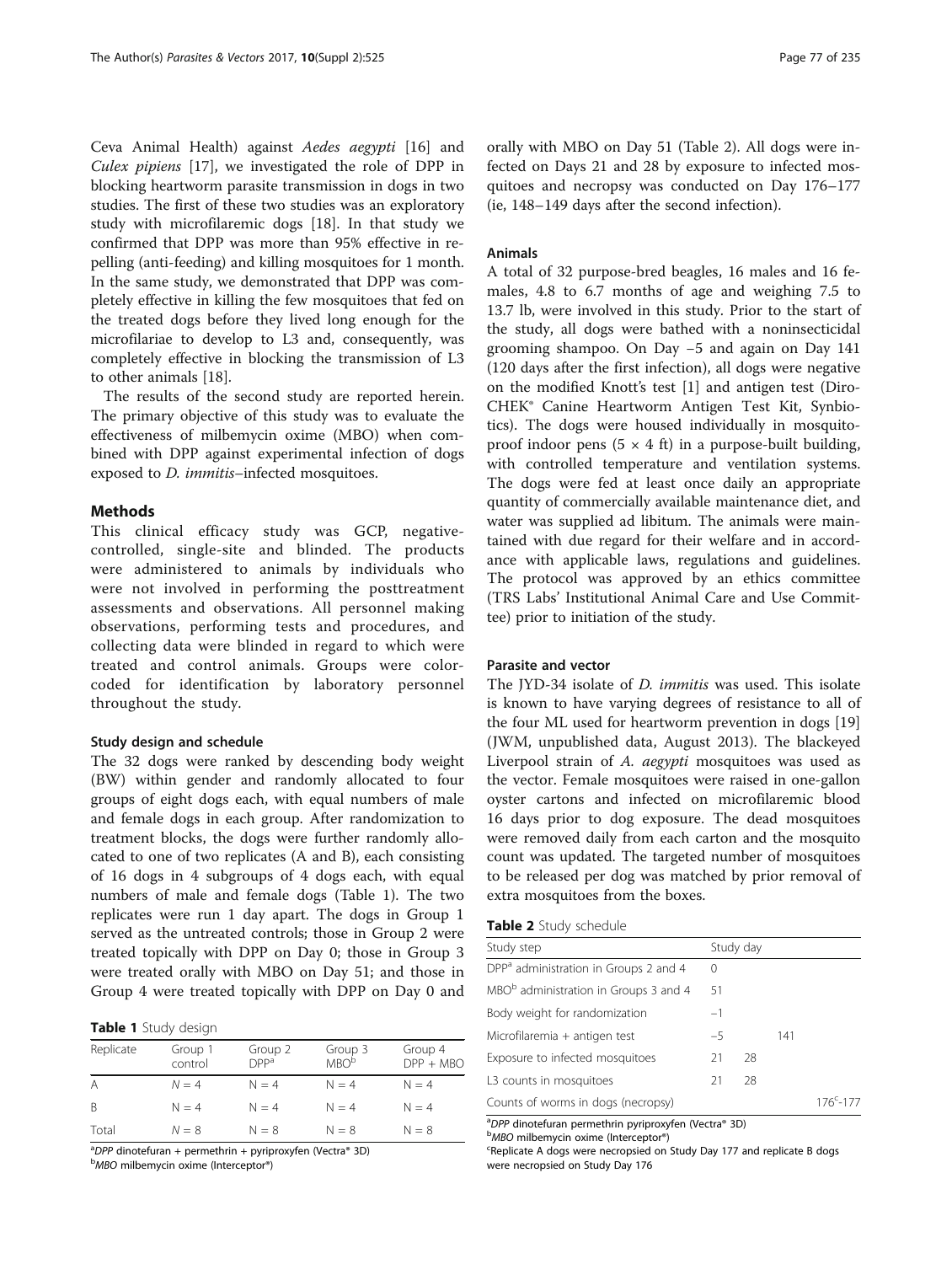## **Treatments**

The dogs in Groups 2 and 4 were treated on Day 0 with DPP (topical solution of dinotefuran 4.95% w/w, pyriproxyfen 0.44% w/w and permethrin 36.08% w/w; Vectra 3D) at an average rate of  $0.35 \pm 0.06$  mL/kg BW (Table 3). The product was applied topically according to the label, as a line-on from the base of the tail to the shoulders. The dogs in Groups 3 and 4 were treated orally with MBO (tablet of milbemycin oxime, Interceptor®) 30 days after the first infestation (ie, on Day 51). According to the instructions on the label and to the BW measured on Day  $47 \pm 2$ , an average dose of  $0.92 \pm 0.15$  mg/kg BW of milbemycin oxime was delivered to the dogs (Table 3). The control dogs (Group 1) were not treated. For each treatment, the dogs were under observation every hour (±15 min) for the first 4 h after the last animal was treated.

### Exposure of dogs to infected mosquitoes

All dogs were exposed to mosquitoes infected with D. immitis L3 on Days 21 and 28. Prior to each exposure, each dog was sedated by IM injection of dexmedetomidine 0.02 mg/kg BW (Dexdomitor<sup>®</sup>, Orion, Espoo, Finland) and butorphanol 0.2 mg/kg BW (Torbugesic®, Zoetis). Each dog was placed in a dedicated container (73.7 cm long  $\times$  40.6 cm wide  $\times$  33 cm high), and the lid was replaced, making the container mosquito-proof (Fig. 1). The infected mosquitoes were released into the container and the dog was exposed to the infected mosquitoes for  $60$  ( $\pm 10$ ) minutes. The procedure was conducted during the day and under artificial light.

Immediately after exposure, mosquitoes were aspirated from the container and categorized as live, moribund or dead, and fed or unfed. A mosquito was considered live when it exhibited normal behavior and was capable of flying. Moribund mosquitoes were unable to move normally and clearly exhibited neurological disruption. Mosquitoes with red and enlarged abdomens were considered engorged. Dead mosquitoes were preserved in ethanol (70%) and stored at −20 °C. Live and moribund mosquitoes from each container were placed in an insectary (28 °C, 80% RH), and mortality was assessed daily for 3 days.

| Table 3 Dogs and treatment |  |  |
|----------------------------|--|--|
|----------------------------|--|--|

| Group          | Treatment        | Body Weight<br>$(lb, Day -1)$ | DPP <sup>a</sup> Volume<br>(mL, Day 0) | MBO <sup>b</sup><br>(mg, Day 51) |
|----------------|------------------|-------------------------------|----------------------------------------|----------------------------------|
|                | Control          | $10.1 + 2.0$                  |                                        |                                  |
| $\mathcal{L}$  | DPP <sup>a</sup> | $10.2 + 1.8$                  | 1.6                                    |                                  |
| $\mathcal{R}$  | MBO <sup>b</sup> | $10.3 + 1.8$                  |                                        | 5.75                             |
| $\overline{4}$ | $DPP + MBO$      | $10.3 + 1.7$                  | 1.6                                    | 5.75                             |

<sup>a</sup>DPP dinotefuran + permethrin + pyriproxyfen (Vectra® 3D)<br><sup>b</sup>MBO milhemycin oxime (Intercentor®)

MBO milbemycin oxime (Interceptor®)



Fig. 1 Exposure of a dog to mosquitoes in a mosquito-proof container prior to the release of nonblood-fed D. immitis (JYD-34 strain)-infected female mosquitoes (Aedes aegypti) from the carton

## Estimation of number of L3 transmitted to each dog

Prior to each exposure, for each replicate of 16 dogs, approximately 48 mosquitoes (~3 from each carton) were dissected individually to determine the average number of *D. immitis* L3 per mosquito. Based on this calculation, a sufficient number of infected mosquitoes to transmit  $\sim$ 25 L3/dog/exposure for a total of  $\sim$ 40–60 L3/dog/2 exposures was made available in each carton. During each exposure period, up to three blood-engorged mosquitoes were removed from each container and dissected individually to determine the average number of L3 remaining in the mosquitoes after feeding. The estimated number of L3 transmitted to each of the 16 dogs in each replicate and for each exposure was calculated by subtracting the average number of L3 remaining in each mosquito after feeding from the average number of L3 in each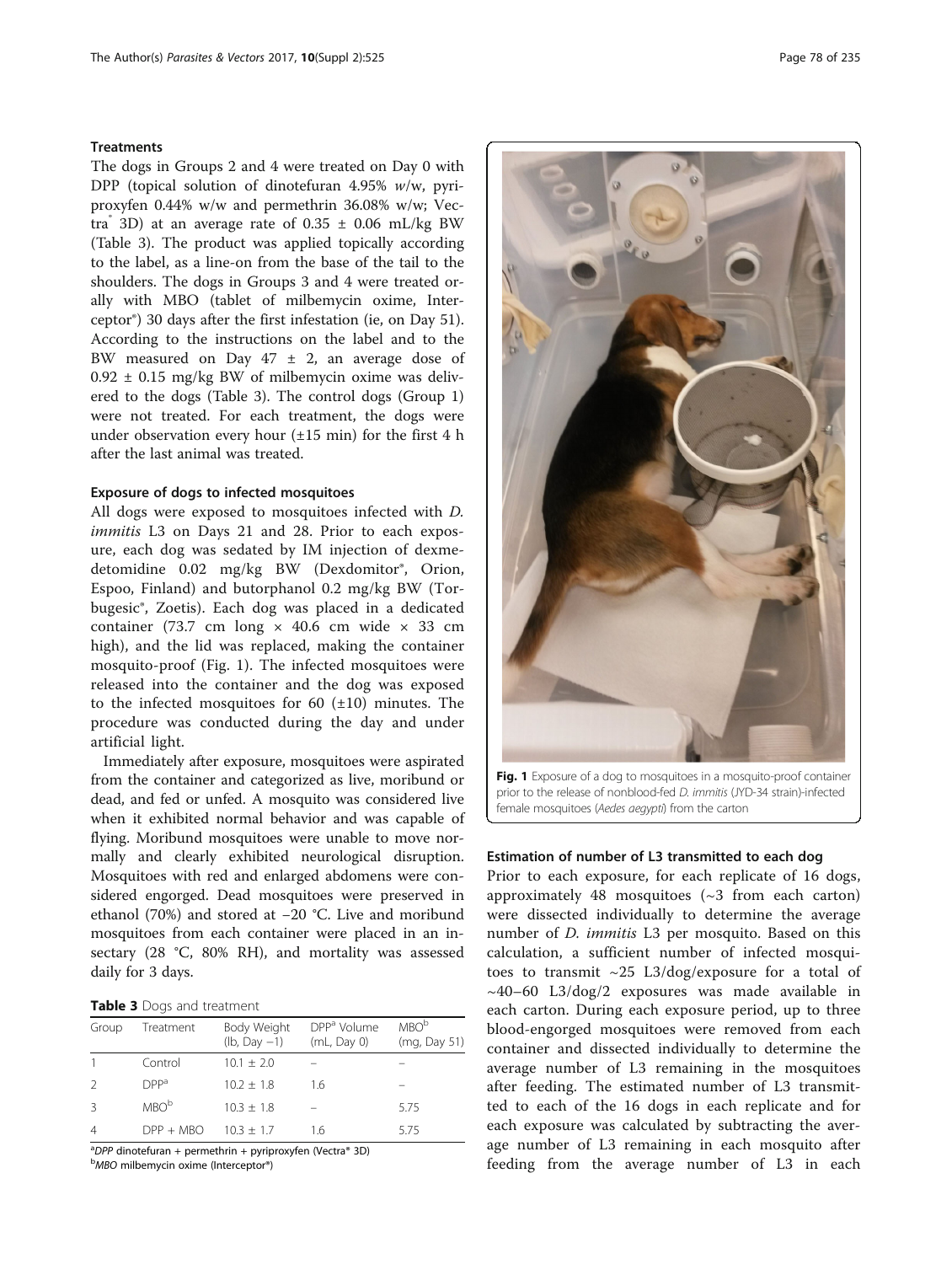mosquito prior to feeding, and then multiplying this number by the number of mosquitoes that fed on that dog.

## Worm counts

On Days 176–177 all dogs were humanely euthanized and necropsied for recovery and enumeration of adult worms in the pleural and peritoneal cavities and the heart and associated pulmonary arteries. At necropsy, all worms were recovered and enumerated by gender. Mortality was assessed by observing the motility of each worm in saline. Worms that were immotile in warm saline were considered dead.

## Data analysis

## Anti-feeding effect or repellency

For each day of exposure (Days 21 and 28), the antifeeding effect was calculated:

Anti-feeding effect (
$$
\% = 100 \times \frac{(Cf - Tf)}{Cf}
$$

Where Cf was the geometric mean of fed female mosquitoes (live fed + dead fed) in Groups 1 and 3 (no-DPP), and Tf was the geometric mean of the fed female mosquitoes in Groups 2 and 4 (DPP treated).

## Knock-down effect

For each day of exposure (Days 21 and 28), the knockdown effect was calculated:

Knock-down effect (
$$
\% = 100 \times \frac{Cl - Tl}{Cl}
$$

Where Cl was the geometric mean of live female mosquitoes (live engorged + live unengorged) in Groups 1 and 3 (no DPP), and Tl was the geometric mean of the live female mosquitoes in Groups 2 and 4 (DPP treated).

The knock-down effect was calculated based on the data collected at the end of the exposure (1 h).

#### Insecticidal effect

For each day of exposure (Days 21 and 28), the mortality effect was calculated:

Mortality effect 
$$
(\%) = 100 \times \frac{(Clm - Tlm)}{Clm}
$$

Where  $Clm$  was the geometric mean of live  $+$  moribund female mosquitoes (live engorged + live unengorged + moribund engorged + moribund unengorged) in Groups 1 and 3 (no-DPP), and Tlm was the geometric mean of the live + moribund female mosquitoes in Groups 2 and 4 (DPP treated). The mortality effect was calculated daily for 3 days of the postexposure incubation.

## Theoretical exposure of dogs to D. Immitis L3

The estimated number of L3 deposited on each dog was calculated by taking into account the number of fed mosquitoes and the counts of L3 in mosquitoes prior to and after blood-feeding on dogs.

L3 transmitted per  $dog = NFed$  $\times$  (L3 before–L3 after)

Where NFed was the cumulated number of mosquitoes fed on dogs for each dog, L3 before was the average number of L3 found in mosquitoes upon dissection before exposure of the dogs and L3 after was the average number of L3 found in fed mosquitoes upon dissection after exposure of the dogs.

### Heartworm preventive efficacy

The heartworm preventive efficacy was calculated using the worm counts found at necropsy (Days 176–177) in the circulatory system of the dogs.

Preventive efficacy 
$$
(\%) = 100 \times \frac{(Cw-Tw)}{Cw}
$$

Where Cw was the arithmetic mean number of worms found at necropsy of dogs from Group 1 (Control), and Tw was the arithmetic mean number of worms found at necropsy of dogs from each of the treated groups (Group 2 or Group 3 or Group 4).

## **Statistics**

For the primary endpoint, a Poisson model (GENMOD proc., SAS) was used for comparison of the L3 estimated number and of the heartworm counts between treatments: (1) DPP (Group 2) vs DPP + MBO (Group 4) and (2) DPP (Group 2) vs untreated control (Group 1). The "fed" status of mosquitoes was considered a covariable. For the secondary endpoint, a Friedman ANOVA model (rank transformation for normalization) was used for comparison of the number of fed or live mosquitoes between DPP-treated groups (Groups 2 and 4) and non-DPP-treated groups (Groups 1 and 3).

### Guidelines

This study was carried out in compliance with Good Clinical Practice requirements (VICH GL 9, 2001), with FDA Guidance No. 111 and with US EPA Product Performance Test Guidelines OPPTS 810.3300: Treatments to Control Pests of Humans and Pets.

### Results

No adverse effects due to any of the treatment applications were observed in any dogs during the study.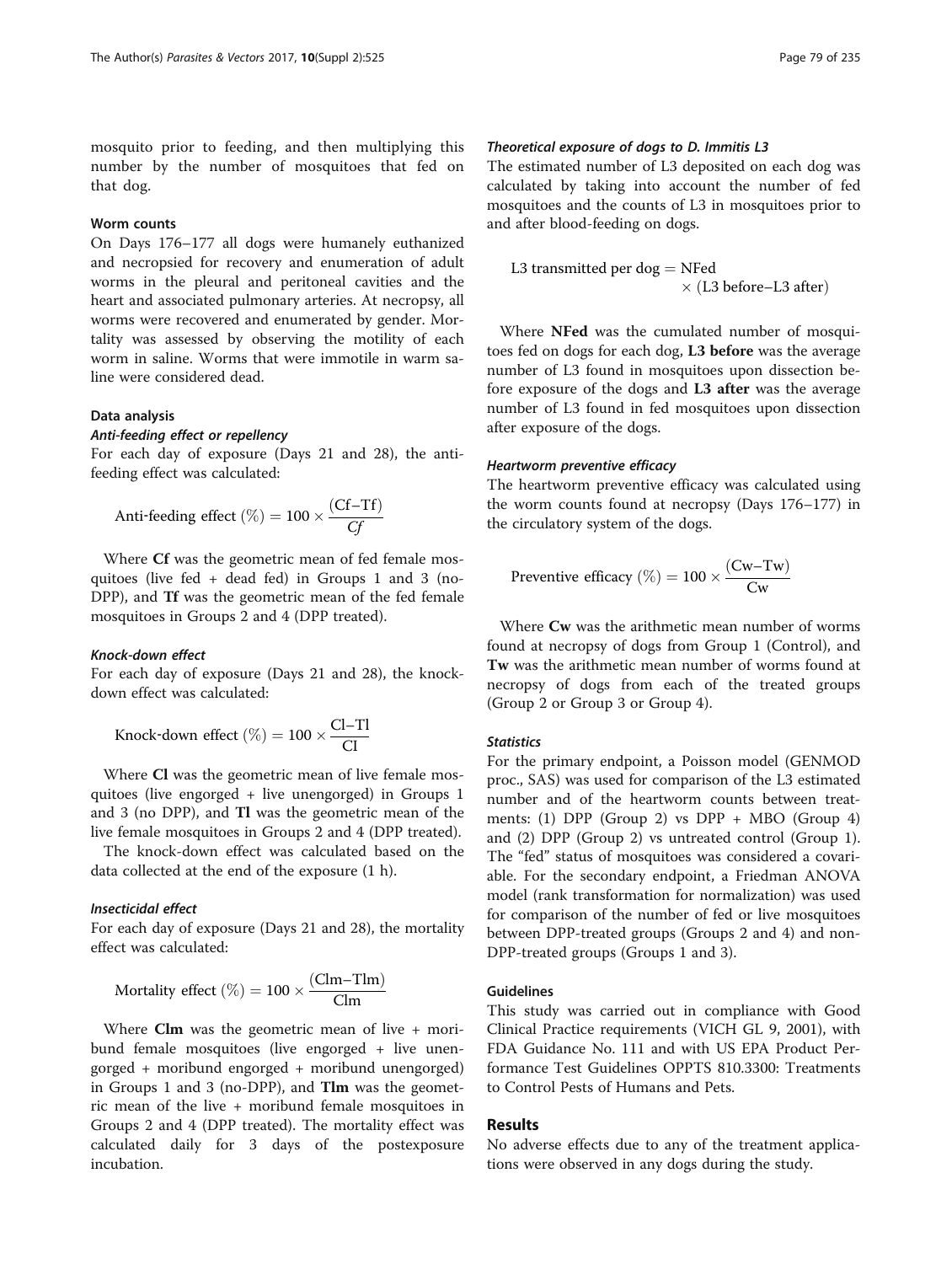## Anti-feeding efficacy

In the no-DPP Groups  $(1 \text{ and } 3, n = 16)$ , mosquito blood-feeding occurred in all the dogs. The number of fed mosquitoes per dog ranged from 7 to 24 on Day 21 and from 6 to 17 on Day 28 (Table 4). The feeding rate in the no-DPP groups was 43% on Day 21 and 50% on Day 28. In the DPP Groups  $(2 \text{ and } 4, n = 16)$ , the number of fed mosquitoes per dog ranged from 0 ( $n = 15$ ) to 1 (n = 1) on Day 21 and from 0 ( $n = 13$ ) to 3 on Day 28. On Day 28, mosquito blood-feeding was detected in 3 out of 16 dogs from the DPP-treated groups. On both days of mosquito exposure, the number of fed mosquitoes was higher ( $P < 0.0001$ ) in the no-DPP groups than in the DPP groups. The anti-feeding efficacy of DPP assessed 3 and 4 weeks after treatment was 99.7% and 98.4%, respectively. The overall anti-feeding efficacy against the 867 mosquitoes released on the DPP-treated dogs on Days 21and 28 was 99.0%.

### Knock-down efficacy

In the no-DPP groups (1 and 3,  $n = 16$ ), the mosquitoes did not exhibit signs of knock-down or death. The average proportion of live mosquitoes was 93.2% and 91.7% after exposure on Days 21 and 28, respectively (Table 4). In the DPP groups (2 and 4,  $n = 16$ ), most of the mosquitoes showed impaired coordination and signs of death. The average proportion of live mosquitoes was 7.4% and 7.7% after exposure on Days 21 and 28, respectively (data not shown). On both days of mosquito exposure, the number of live mosquitoes was higher  $(P < 0.0001)$  in the no-DPP groups than in the DPP groups. The knock-down efficacy of DPP assessed 3 and 4 weeks after treatment was 91.8% and 91.9%, respectively. The overall knock-down efficacy against the 867 mosquitoes released on the DPP-treated dogs on Days 21 and 28 was 91.8%.

### Insecticidal efficacy

The survival of the total cumulated 1600 mosquitoes found live or moribund at the end of the 1-h exposure to dogs was assessed daily over 3 days after each exposure day

(Table [5](#page-6-0)). In the no-DPP groups  $(1 \text{ and } 3, n = 16)$ , the average survival of mosquitoes per dog was 73.5% (20.0 out of 27.2 incubated) and 80.7% (17.6 out of 21.8 incubated) 24 h after exposure on Days 21 and 28, respectively. The survival of the mosquitoes from the no-DPP groups decreased during the incubation and was recorded as 61.8% and 69.7% when assessed at 72 h after exposure on Days 21 and 28, respectively (data not shown). In the DPP groups (2 and 4,  $n = 16$ ), the average survival of mosquitoes per dog was 12.7% (3.6 out of 28.4 incubated) and 15.5% (3.5 out of 22.6 incubated) 24 h after exposure on Days 21 and 28, respectively. After both mosquito exposure days, the number of mosquitoes dying during incubation was higher  $(P < 0.0001)$  in the DPP groups than in the no-DPP groups. After 24 h of incubation of live or moribund mosquitoes collected after dog exposure, the insecticidal efficacy of DPP was 81.8% and 80.4%, 3 and 4 weeks after DPP administration, respectively. The overall insecticidal efficacy of DPP against infected A. aegypti mosquitoes assessed after 24 h of incubation postexposure was 81.1%.

### Theoretical L3 transmission

Estimated numbers of D. immitis L3 deposited per dog were calculated based on the number of fed mosquitoes and the number of L3 detected in mosquitoes before and after blood-feeding (Table [6\)](#page-6-0). Whatever the group, the average number of  $L_3$  per mosquito before exposure and blood-feeding ( $n = 192$ ) ranged from 3.2 (0–13) to 4.6 (0–21) on Days 21 and 28, respectively. After bloodfeeding, the average number of L3 per mosquito  $(n = 79)$  was 0.8 (0–8) on both days of exposure (data not shown). In the no-DPP groups (1 and 3,  $n = 16$ ), the estimated number of L3 deposited per dog was 32.2 and 45.3 on Days 21 and 28 (data not shown), respectively. In the DPP groups  $(2 \text{ and } 4, n = 16)$ , the estimated number of L3 deposited per dog was 0.1 and 1.1 on Days 21 and 28, respectively (data not shown). The total expected number of L3 deposited per dog after the two exposures to infected mosquitoes was higher ( $P < 0.0001$ ) in Groups 1 and 3 (76 and 78, respectively) than in Groups 2 and 4 (2 and 1, respectively).

Table 4 Geometric mean number of blood-fed and live mosquitoes per dog and immediate anti-feeding and knock-down efficacy (%) of DPP<sup>\*</sup> after 1 h exposure (%) on Days 21 and 28 after administration in Group 2 and 4 ( $n = 16$ ) dogs

|         | Groups 1 and 3 (untreated <sup>a</sup> ) |                          | Groups 2 and 4 (DPP <sup>b</sup> ) |                        | Efficacy (%) |            |  |  |  |
|---------|------------------------------------------|--------------------------|------------------------------------|------------------------|--------------|------------|--|--|--|
| Day     | Mean/Total (range)                       |                          | Mean/Total (range)                 |                        |              |            |  |  |  |
|         | Fed                                      | Live                     | Fed                                | Live                   | Anti-feeding | Knock-down |  |  |  |
| 21      | 13.1/30.4<br>$(7-24)$                    | 28.3/30.4<br>$(24 - 40)$ | 0.0/30.7<br>$(0-1)$                | 2.3/30.7<br>$(0-11)$   | 99.7         | 91.8       |  |  |  |
| 28      | 11.7/23.4<br>$(6 - 17)$                  | 21.5/23.4<br>$(17 - 33)$ | 0.2/23.5<br>$(0-3)$                | 1.8/23.5<br>$(0 - 10)$ | 98.4         | 91.9       |  |  |  |
| Overall |                                          |                          |                                    |                        | 99.0         | 91.8       |  |  |  |

<sup>a</sup>Untreated at the time of the mosquito exposure

<sup>b</sup>DPP: dinotefuran + permethrin + pyriproxyfen (Vectra® 3D) applied on Day 0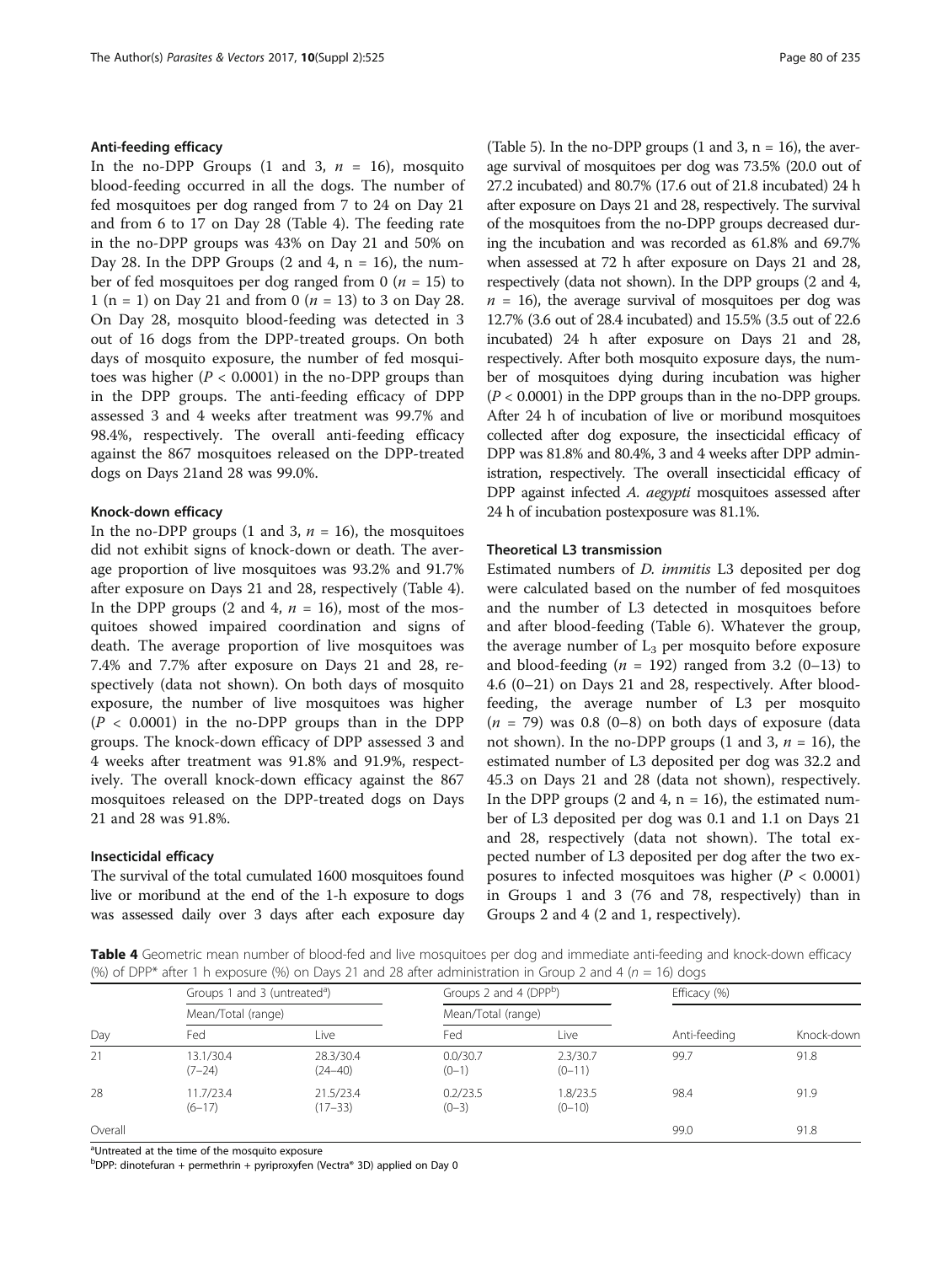<span id="page-6-0"></span>Table 5 Geometric mean number of live or moribund mosquitoes per dog and insecticidal efficacy (%) of DPP after 24, 48 and 72 h of incubation after exposure on Days 21 and 28

| Exposure Day     | Groups 1 and 3 (untreated <sup>a</sup> )<br>Incubation Time (h) |      | Groups 2 and 4 (DPP <sup>b</sup> )<br>Incubation Time (h) |                         |       |              |  |
|------------------|-----------------------------------------------------------------|------|-----------------------------------------------------------|-------------------------|-------|--------------|--|
|                  | 24                                                              | 48   | 72                                                        | 24                      | 48    | 72           |  |
| 21               | $20.0/27.2^c$ 18.3 <sup>d</sup>                                 |      | $168^d$                                                   | 3.6/28.4 3.5<br>81.8%   | 80.7% | 3.5<br>78.9% |  |
| -28              | 17.6/21.8                                                       | 16.5 | 15.2                                                      | $3.5/22.6$ 3.2<br>80.4% | 80.3% | 3.2<br>78.6% |  |
| Overall efficacy |                                                                 |      |                                                           | 81.1%                   | 80.5% | 78.7%        |  |

<sup>a</sup>Untreated at the time of the mosquito exposure

b<sub>DPP</sub> dinotefuran + permethrin + pyriproxyfen (Vectra® 3D) applied on Day 0 Mean number surviving/total recovered

<sup>d</sup>Mean number surviving

## L3 transmission/development blocking efficacy

At necropsy, no worms were found outside of the circulatory system in any of the dogs, and all of the worms were viable based on their motility and appearance observed in saline after collection. The D. immitis worm counts were assessed on each dog on Days 176–177 (Table [7](#page-7-0)). In Groups 1 and 3, all the dogs were infected with at least 7 worms. In Group 2, 5 dogs were free of worms. None of the Group 4 dogs was infected. In Groups 1, 2, 3 and 4 the average (range) worm burden was 41.0 (21–66), 1.5 (0–7), 17.1 (7-39), and 0.0 (0-0) *D. immitis* per dog, respectively. Two of the dogs from Group 2 with no fed mosquitoes observed on Days 21 and 28 had a few (2 and 3) worms. The worm counts were lower  $(p \lt 0.0001)$  in the DPP-treated group (2) as compared to the untreated group (1) and in the DPP + MBO treated group (4) as compared to the MBO-treated group (3) (Fig. [2](#page-7-0)). The heartworm preventive efficacy was 58.2% for MBO alone, 96.3% for DPP alone and 100% for DPP combined with MBO.

## **Discussion**

## Methodological considerations

The model was considered successful since the control group was infected at rates (21–64 worms/dog) close to those usually targeted with other experimental infection techniques, such as the use of subcutaneous injection of L3 (up to 37 worms/dog) [[20, 21](#page-10-0)], or to natural worm burdens where up to 85 worms/dog were found [[22\]](#page-10-0). This model is expected to be close to the natural exposure of dogs by infected mosquitoes, but higher or lower exposure levels can certainly be achieved because animals can be bitten by uninfected mosquitoes, as well as mosquitoes with variable and unpredictable numbers of L3. A study performed in Italy documented the exposure of dogs that could be bitten by about 80 mosquitoes per night and per individual [[23](#page-10-0)]. This number is probably an underestimation of some common situations at certain locations in the United States. In Alaska, more than 1000 mosquito bites per hour were reported over 4 consecutive hours of exposure to natural infestations by eight volunteers [\[24](#page-10-0)]. Unlike in humans, for whom a human biting rate is documented for malaria mosquito vectors [[25\]](#page-10-0), a dog biting rate is missing for the competent vectors of heartworm.

Table 6 Average number of Dirofilaria immitis (JYD-34 strain) infected mosquitoes (Aedes aegypti), average L3 load of mosquitoes used to infect dogs and average L3 potentially deposited on dogs

| Groups                                                        |                 | $\overline{2}$ | 3              | $\overline{4}$     |
|---------------------------------------------------------------|-----------------|----------------|----------------|--------------------|
| Day 21                                                        |                 |                |                |                    |
| Mosquitoes released (n/dog)                                   | $29.4 \pm 3.5$  | $32.1 \pm 6.4$ | $31.4 \pm 5.3$ | $29.3 \pm 3.0$     |
| L3 before feeding/mosquito<br>(n dissected mosquitoes)        | 3.2<br>(24)     | 3.2<br>(28)    | 3.5<br>(24)    | 2.9<br>(20)        |
| L3 after feeding/fed mosquito<br>(n dissected fed mosquitoes) | 1.3<br>(12)     | 1.0<br>(1)     | 0.3<br>(12)    | $N/A^*$<br>$N/A^*$ |
| Fed mosquitoes/dog                                            | $15 \pm 5.8$    | $0.1 \pm 0.4$  | $12.5 \pm 5.7$ | $0 \pm 0$          |
| L3 deposited/dog                                              | $33.4 \pm 8.5$  | $0.2 \pm 0.6$  | $31.0 \pm 6.2$ | $0 \pm 0$          |
| Day 28                                                        |                 |                |                |                    |
| Mosquitoes released (n/dog)                                   | $21.5 \pm 2.7$  | $24.1 \pm 4.1$ | $25.4 \pm 8.3$ | $22.9 \pm 2.9$     |
| L3 before feeding/mosquito<br>(n dissected mosquitoes)        | 5.4<br>(24)     | 4.7<br>(27)    | 3.7<br>(24)    | 4.6<br>(21)        |
| L3 after feeding/fed mosquito<br>(n dissected fed mosquitoes) | 1.0<br>(24)     | 0.3<br>(3)     | 0.7<br>(24)    | 0.3<br>(3)         |
| Fed mosquitoes/dog                                            | $11.5 \pm 3.3$  | $0.4 \pm 1.1$  | $12.6 \pm 2.6$ | $0.3 \pm 0.5$      |
| L3 deposited/dog                                              | $43.3 \pm 12.5$ | $1.3 \pm 3.6$  | $47.4 \pm 9.1$ | $0.9 \pm 1.8$      |
| Estimated total L3 deposited/dog                              | $76 \pm 11$     | $2 \pm 3$      | $78 \pm 14$    | $1 \pm 2$          |

\*N/A = No mosquitoes in this group fed on this date, therefore no mosquitoes were dissected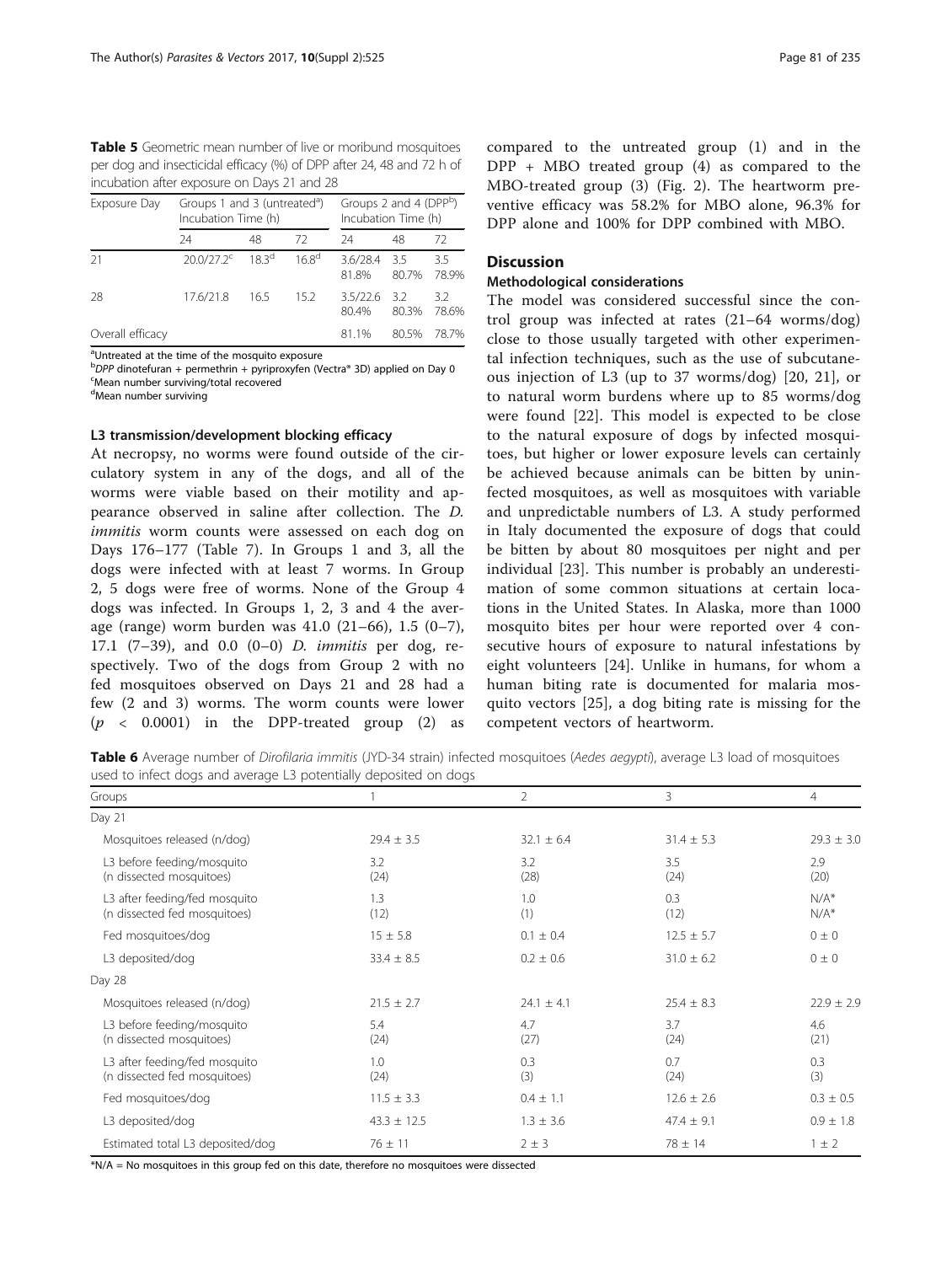| Page 82 of 235 |  |  |  |
|----------------|--|--|--|
|----------------|--|--|--|

<span id="page-7-0"></span>

|  |  |  |  |  |                                                                                  |  |  |  | Table 7 Worm counts in dogs 148 to 149 days after the last infection by exposure to Aedes aegypti mosquitoes previously infected |  |
|--|--|--|--|--|----------------------------------------------------------------------------------|--|--|--|----------------------------------------------------------------------------------------------------------------------------------|--|
|  |  |  |  |  | with Dirofilaria immitis (JYD-34 strain) 21 and 28 days after DPP administration |  |  |  |                                                                                                                                  |  |

| Groups                                                                                                                                                                                                                                                                                                                                                                                                                                                  | Control              |        | $\overline{2}$<br><b>DPP</b> <sup>a</sup> |                | 3<br>$MBO^b$ |                | 4<br>$DPP + MBO$ |          |  |
|---------------------------------------------------------------------------------------------------------------------------------------------------------------------------------------------------------------------------------------------------------------------------------------------------------------------------------------------------------------------------------------------------------------------------------------------------------|----------------------|--------|-------------------------------------------|----------------|--------------|----------------|------------------|----------|--|
| Worms <sup>c</sup>                                                                                                                                                                                                                                                                                                                                                                                                                                      | Male                 | Female | Male                                      | Female         | Male         | Female         | Male             | Female   |  |
| Dogs                                                                                                                                                                                                                                                                                                                                                                                                                                                    |                      |        |                                           |                |              |                |                  |          |  |
|                                                                                                                                                                                                                                                                                                                                                                                                                                                         | 8                    | 13     | 3                                         | 4              | 3            | $\overline{4}$ | $\mathbf 0$      | $\Omega$ |  |
| 2                                                                                                                                                                                                                                                                                                                                                                                                                                                       | 12                   | 19     |                                           | 2              | 14           | 12             | 0                | 0        |  |
| 3                                                                                                                                                                                                                                                                                                                                                                                                                                                       | 24                   | 20     | $\mathbf{0}$                              | $\mathbf{0}$   | 3            | 4              | 0                | $\Omega$ |  |
| 4                                                                                                                                                                                                                                                                                                                                                                                                                                                       | 21                   | 16     | $\mathbf 0$                               | $\overline{2}$ | 19           | 20             | $\mathbf 0$      | $\Omega$ |  |
| 5                                                                                                                                                                                                                                                                                                                                                                                                                                                       | 18                   | 19     | $\mathbf 0$                               | $\mathbf{0}$   | 9            | 5              | 0                | $\Omega$ |  |
| 6                                                                                                                                                                                                                                                                                                                                                                                                                                                       | 32                   | 34     | $\mathbf{0}$                              | $\Omega$       | 7            | 2              | 0                | $\Omega$ |  |
|                                                                                                                                                                                                                                                                                                                                                                                                                                                         | 27                   | 25     | $\mathbf 0$                               | $\mathbf{0}$   | 6            | 3              | 0                | $\Omega$ |  |
| 8                                                                                                                                                                                                                                                                                                                                                                                                                                                       | 16                   | 24     | $\mathbf 0$                               | $\mathbf 0$    | 13           | 13             | 0                | $\Omega$ |  |
| Average/dog                                                                                                                                                                                                                                                                                                                                                                                                                                             | 19.8                 | 21.3   | 0.5                                       | 1.0            | 9.3          | 7.9            | 0                | $\Omega$ |  |
|                                                                                                                                                                                                                                                                                                                                                                                                                                                         | 41.0                 |        | 1.5                                       |                | 17.1         |                | 0                |          |  |
| $P$ value                                                                                                                                                                                                                                                                                                                                                                                                                                               | $P < 0.0001^{\rm d}$ |        |                                           |                | P < 0.0001   |                |                  |          |  |
| Preventive efficacy (%)<br>$\mathbf{A} = \mathbf{A} + \mathbf{A} + \mathbf{A} + \mathbf{A} + \mathbf{A} + \mathbf{A} + \mathbf{A} + \mathbf{A} + \mathbf{A} + \mathbf{A} + \mathbf{A} + \mathbf{A} + \mathbf{A} + \mathbf{A} + \mathbf{A} + \mathbf{A} + \mathbf{A} + \mathbf{A} + \mathbf{A} + \mathbf{A} + \mathbf{A} + \mathbf{A} + \mathbf{A} + \mathbf{A} + \mathbf{A} + \mathbf{A} + \mathbf{A} + \mathbf{A} + \mathbf{A} + \mathbf{A} + \mathbf$ |                      |        | 96.3                                      |                | 58.2         |                | 100              |          |  |

<sup>a</sup>DPP dinotefuran + permethrin + pyriproxyfen<br><sup>b</sup>MPO milhomycin oximo

<sup>b</sup>MBO milbemycin oxime

<sup>c</sup>All worms were live at the time of necropsy and found in the circulatory system

<sup>d</sup>Significant difference between Groups 1 and 2 and between Groups 3 and 4



Fig. 2 Number of worms at necropsy 148 to 149 days after the last of two weekly exposures to infected mosquitoes (Days 21 and 28) in dogs either untreated, treated topically with DPP\* (Day 0), treated orally with MBO† (Day 51) or treated with DPP (Day 0) and MBO (Day 51)<sup>‡</sup>. <sup>\*</sup>DPP: dinotefuran + permethrin + pyriproxyfen (Vectra® 3D). † MBO: milbemycin oxime (Interceptor®)‡ See Table 7 for details

### Efficacy against mosquitoes (A. aegypti)

The efficacy of DPP against mosquitoes was assessed using 32 dogs that were either treated with DPP ( $n = 16$ , Groups 2 and 4) on Day 0 or untreated with DPP  $(n = 16,$  Groups 1 and 3) at the time of mosquito exposures that occurred on Days 21 and 28.

The anti-feeding efficacy against mosquitoes is a consequence of the repellent effect of the product. It is also directly affected by the feeding performance of the mosquitoes on the untreated animals. After release of the infected mosquitoes into the exposure containers with the animals, we observed an overall impaired behavior of the insects as compared to previous observations on uninfected mosquitoes of the same species and strain [\[18](#page-10-0)]. Although experimental transmission from dog to dog was recorded [\[26](#page-10-0)], to our knowledge, this is the first time that the feeding behavior of free, heartworminfected A. aegypti mosquitoes is documented on dogs. In the present experiment, the mosquitoes were slower to start feeding and did not move as well as usual. The age and health status of mosquitoes is expected to influence their feeding behavior.

In our earlier study [\[18](#page-10-0)], the mosquitoes were 4 to 5 days old and not infected, while in the present study, the mosquitoes were 20 to 21 days old and heavily infected with D. immitis L3. Feeding behavior is likely to be impaired in older, unhealthy mosquitoes. This disruption of behavior was observed with other filarial-infected A. aegypti mosquitoes [[27\]](#page-10-0) and can explain the lower feeding rate (42% − 50% in the no-DPP groups) versus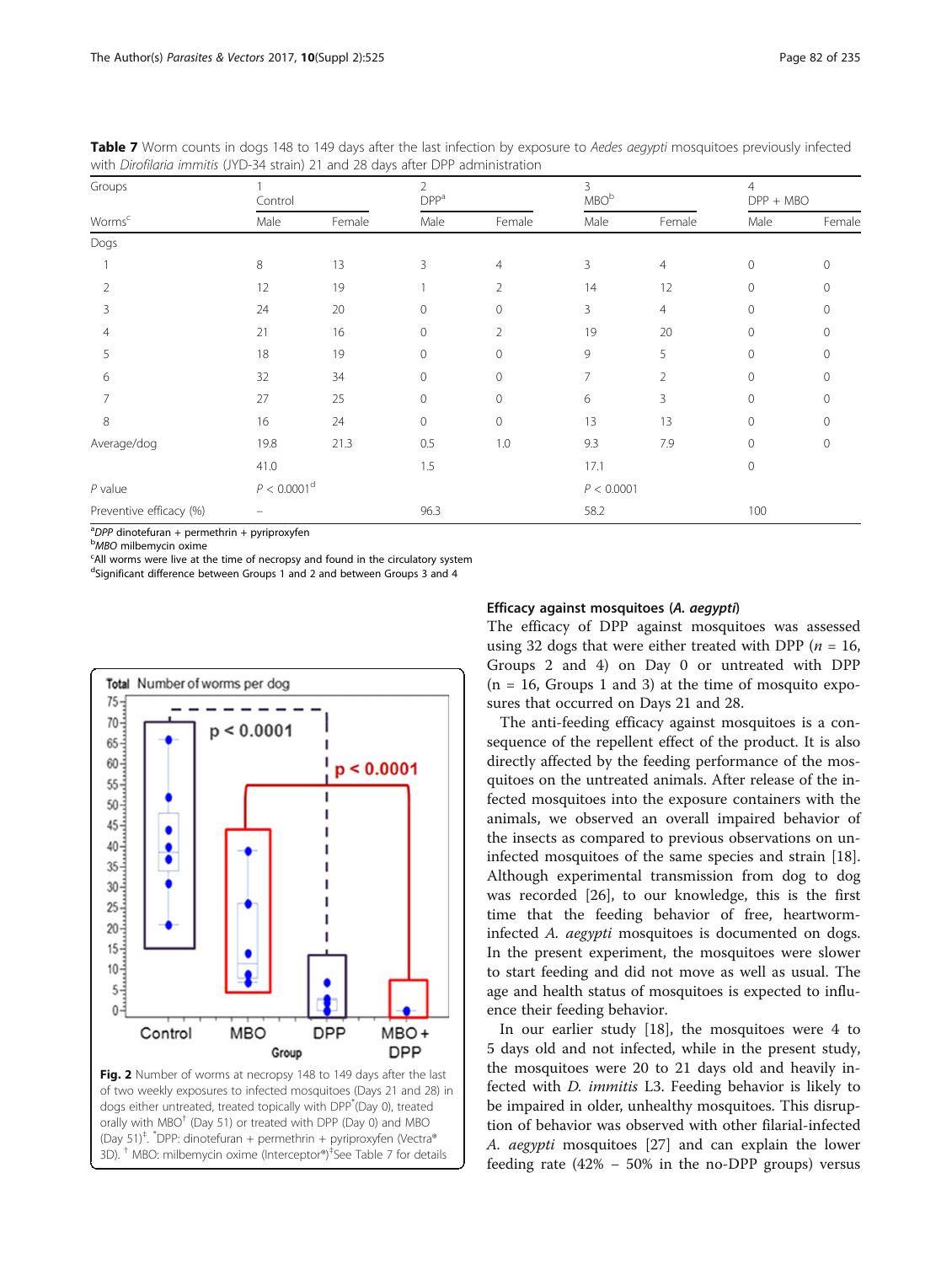79% to 97% in the previous study with uninfected mosquitoes [[18\]](#page-10-0). An increased duration of exposure (beyond 1 h) was not expected to improve this feeding rate, since the feeding occurred mainly in the first 20 min after release of the mosquitoes.

The insecticidal efficacy of DPP slightly decreased over incubation since the mosquitoes were already over 16 days old, and natural mortality occurred in the DPPuntreated groups as well. This phenomenon greatly contributes to lower the insecticidal efficacy of DPP, especially when compared with assessment performed on younger mosquitoes of the same species [\[16](#page-10-0)].

As demonstrated in a side experiment, both effects are only triggered by contact between the treated animal and the insect [\[28\]](#page-10-0). There is no evidence of action by vaporpressure release of any of the DPP active ingredients in the cage, which was under natural ventilation. At 20 °C, the vapor pressure of cis and trans-permethrin is 2.5 and 1.5 μPa [\[29\]](#page-10-0), respectively; and it only increases to 6.58 μPa above the dog skin temperature at 40 °C [[30\]](#page-10-0).

### Efficacy against heartworm (D. immitis)

There was an obvious relationship between the number of fed, infected mosquitoes on dogs and the worm burden determined at necropsy (Fig. 3): a higher number of worms being observed in dogs on which more than 15 mosquitoes were found blood-fed. However, we noticed that worms ( $n = 2$  and 3) were found in two of the dogs (Group 2, DPP-treated) for whom no visually fed mosquitoes were recorded at any of the mosquito exposures. This important observation underlines not only that repellent insecticidal products cannot provide 100% protection against mosquito bites, but also that the visual

assessment of the engorgement of mosquitoes cannot be considered as a standalone and reliable way to assess the potential heartworm transmission to dogs [\[18\]](#page-10-0). In the present experiment, a few, but unknown exact numbers of, mosquitoes were able to transmit heartworm L3 to dogs without visually detectable blood-feeding. Since these dogs treated with DPP were sedated, we assume that their blood-feeding process was disrupted by the treatment and that probing through the skin allowed the deposition of a few heartworm L3.

To our knowledge, the influence of a topical repellent (imidacloprid-permethrin, IP) in the prevention of heartworm transmission has been assessed previously only once [\[15](#page-10-0)]. In that experiment, however, the methodology was completely different: there were three dogs per group compared with eight in the present study, the experimental infection of the control untreated dogs (1–4 worms/dog) was lower than the threshold required by FDA ( $\geq$ 5 worms/dog), and the animals were treated with the product 3 or 36 days prior to exposure to D. immitis-infected mosquitoes. Whatever the time interval between the administration and the challenge, the antifeeding efficacy of the repellent tested was markedly lower (70.2% and 72.7%) than DPP (>98%). In two different studies, the anti-feeding efficacy of IP against A. *aegypti* was only 50.4% [[12\]](#page-10-0) and 51.5% [\[11\]](#page-10-0) 28 days after administration. After a topical application of a product containing fipronil and permethrin (FP, not available in the United States), the anti-feeding effect against A. aegypti was >96.1%, and the insecticidal efficacy was >80% over a 28-day period [\[13](#page-10-0)]. Wide variations in efficacy can also occur between formulations since the antifeeding effect of a different FP combination tested on

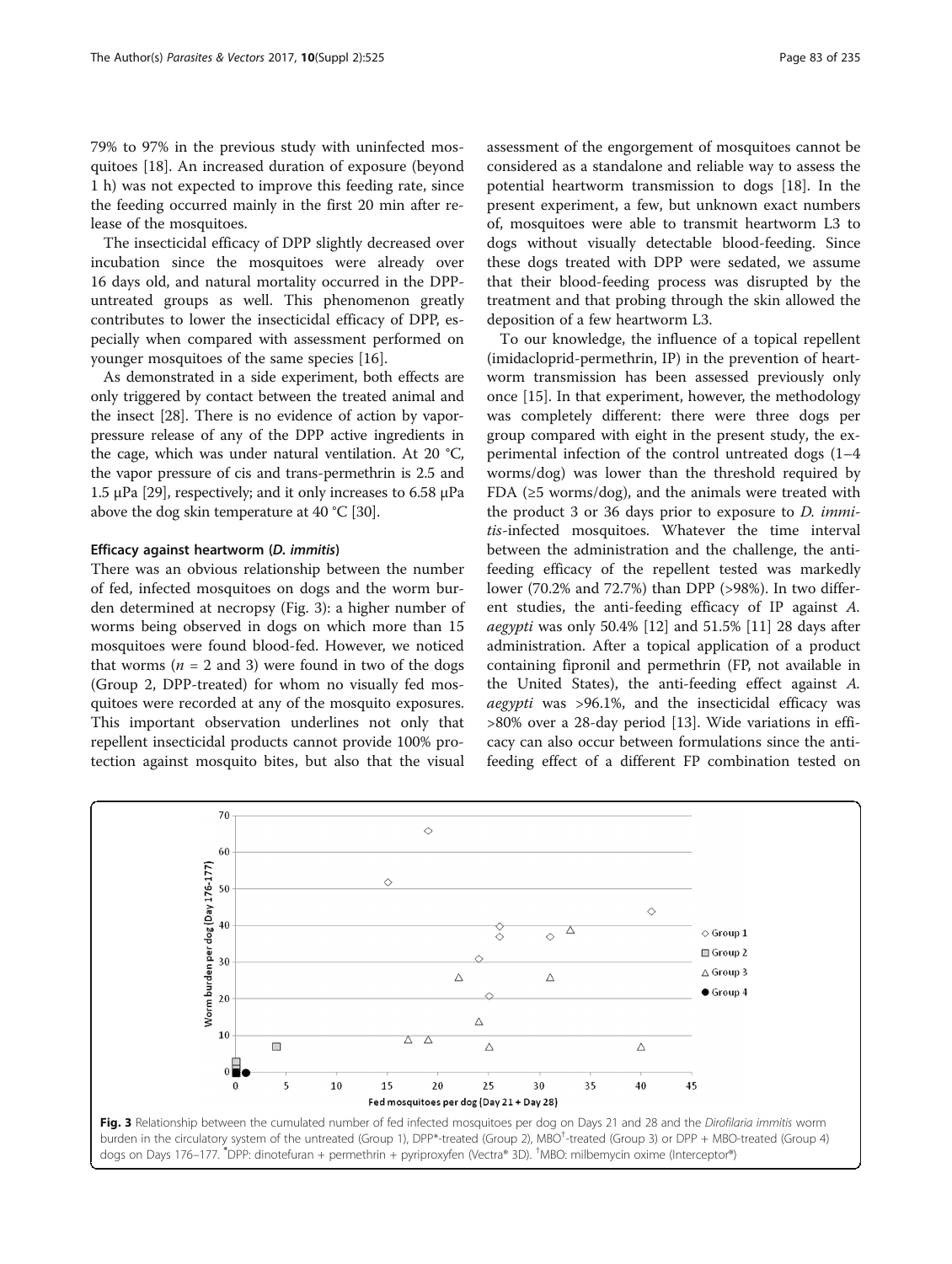<span id="page-9-0"></span>dogs against A. aegypti was 77% to 91.7% and the insecticidal (killing) efficacy never exceeded 59% during weekly challenges repeated over a 1 month period [\[31\]](#page-10-0).

In the present study, we selected a challenge based on a well-known resistant heartworm isolate (JYD-34). The efficacy results of MBO against JYD-34 obtained in the present study (58.2%) are within the range of previous efficacy measurements (52.2% after three monthly consecutive administrations and 72.0%, 72.2%, and 76.1% after six, three [\[19](#page-10-0)], and two repeated administrations [[32\]](#page-10-0), respectively). Until now, all available ML have been shown [[19, 32](#page-10-0)–[34\]](#page-10-0) (JWM, unpublished data, March 2013) to fail against this isolate and to experience lack of efficacy reported from the field. Of course, the epidemiology of heartworm resistance in the United States and across worldwide endemic areas is not well known at the present. However, this challenge is representative of other situations in which the ML suffer from insufficient efficacy against heartworm. For example, we know that the risk of efficacy failure will increase with missed chemoprophylactic doses.

This experiment demonstrated the benefit of the addition of insecticidal repellency against the mosquito vectors to larvicidal efficacy against these pathogenic worms. The benefit of the concomitant use of DPP and MBO is an improved reduction of the risk implemented at two levels: transmission to the dog and development of the worms. The two products rely on very different and complementary strategies that can easily be combined in the field for increased protection. Such strategies are already implemented for human health protection. For example, vector control is one of the core measures against dengue [\[35](#page-10-0)], malaria and, more recently, Zika virus. In dogs, the combination of a larvicide with an insecticidal-repellent appears to be realistic and achievable by pet owners from an economic point of view since DPP also provides protection against a wide spectrum of ectoparasites that usually infest pets.

## Conclusions

DPP repelled and killed mosquitoes that were capable of transmitting heartworm L3 to dogs. The combination of DPP + MBO had better efficacy for protecting dogs against heartworm transmission and infection than MBO alone. This research supports a "Double Defense" protocol in which DPP can be combined with any heartworm preventive drug. All dogs exposed to heartworm infection should benefit from the mosquito repellency and insecticidal efficacy of DPP added to their heartworm preventive protocol, and this benefit is even more obvious when macrocyclic lactone-resistant strains of heartworm are involved or lack of compliance in the administration of ML preventives is known or suspected.

#### Abbreviations

DPP: Dinotefuran-permethrin-pyriproxyfen; IGR: Insect growth regulator; MBO: Milbemycin oxime; MF: Microfilariae; ML: Macrocyclic lactone

#### Acknowledgements

The authors acknowledge the TRS Labs team members for their respective contributions in this experiment. The authors are grateful to the SOLADIS team and to Maëva Deniaud for their contributions in the statistical analysis of the data.

### Funding

This study was funded by Ceva Santé Animale. The article publication fee was funded by the American Heartworm Society.

#### Ethics approvals and consent to participate

The animals in this study were maintained with due regard for their welfare and in accordance with applicable laws, regulations and guidelines. The protocol was approved by the TRS Labs' Institutional Animal Care and Use Committee prior to initiation of the study.

### Availability of data and materials

It is not appropriate to store and share this data, as the authors are planning to include some of it in future publications.

#### About this supplement

This article has been published as part of Parasites and Vectors Volume 10 Supplement 2, 2017: Proceedings of the 15th American Heartworm Society Triennial Symposium 2016. The full contents of the supplement are available online at https://parasitesandvectors.biomedcentral.com/articles/ supplements/volume-10-supplement-2.

#### Authors' contributions

JWM, EH and MV wrote the protocol; AM, UD, SC, JC, BC, JC and JWM performed the technical aspects of the study; and JWM, EH and MV prepared the initial draft of the manuscript. All authors read and approved the final manuscript.

#### Consent for publication

Not applicable.

#### Competing interests

John McCall is Professor Emeritus of the University of Georgia and Chief Scientific Officer of TRS Labs, Inc., a research organization that was contracted by Ceva Santé Animale to perform the study. Abdelmoneim Mansour, Utami DiCosty, Scott McCall, James Carmichael, Ben Carson and Justin Carter are employees of TRS Labs, Inc. Marie Varloud and Elizabeth Hodgkins are employees of Ceva Santé Animale.

### Publisher's Note

Springer Nature remains neutral with regard to jurisdictional claims in published maps and institutional affiliations.

#### Author details

<sup>1</sup>TRS Labs, Inc., 215 Paradise Boulevard, Athens, GA 30607, USA. <sup>2</sup>Ceva Santé Animale, Libourne, France. <sup>3</sup>Ceva Animal Health, Lenexa, Kansas, USA

#### Published: 9 November 2017

#### References

- 1. American Heartworm Society (AHS). Current canine guidelines for the diagnosis, prevention and management of heartworm (Dirofilaria immitis) infections in dogs. 2014. [https://www.heartwormsociety.org/images/pdf/](https://www.heartwormsociety.org/images/pdf/2014-AHS-Canine-Guidelines.pdf) [2014-AHS-Canine-Guidelines.pdf](https://www.heartwormsociety.org/images/pdf/2014-AHS-Canine-Guidelines.pdf). Accessed 8 Sept 2016.
- 2. McCall JW, Genchi C, Kramer L, Guerrero J, Venco L. Heartworm disease in animals and humans. Adv Parasitol. 2008;66:193–285.
- 3. Otto GH, Jachowski LA. Mosquitoes and canine heartworm disease. In: Morgan HC, editor. Proceedings of the heartworm symposium 1981. Edwardsville, KS: Veterinary Medicine Publishing Company; 1981. p. 17–32.
- 4. Atkins CE, Murray MJ, Olavessen LJ, Burton KW, Marshall JW, Brooks CC. Heartworm "lack of effectiveness"claims in the Mississippi delta: computerized